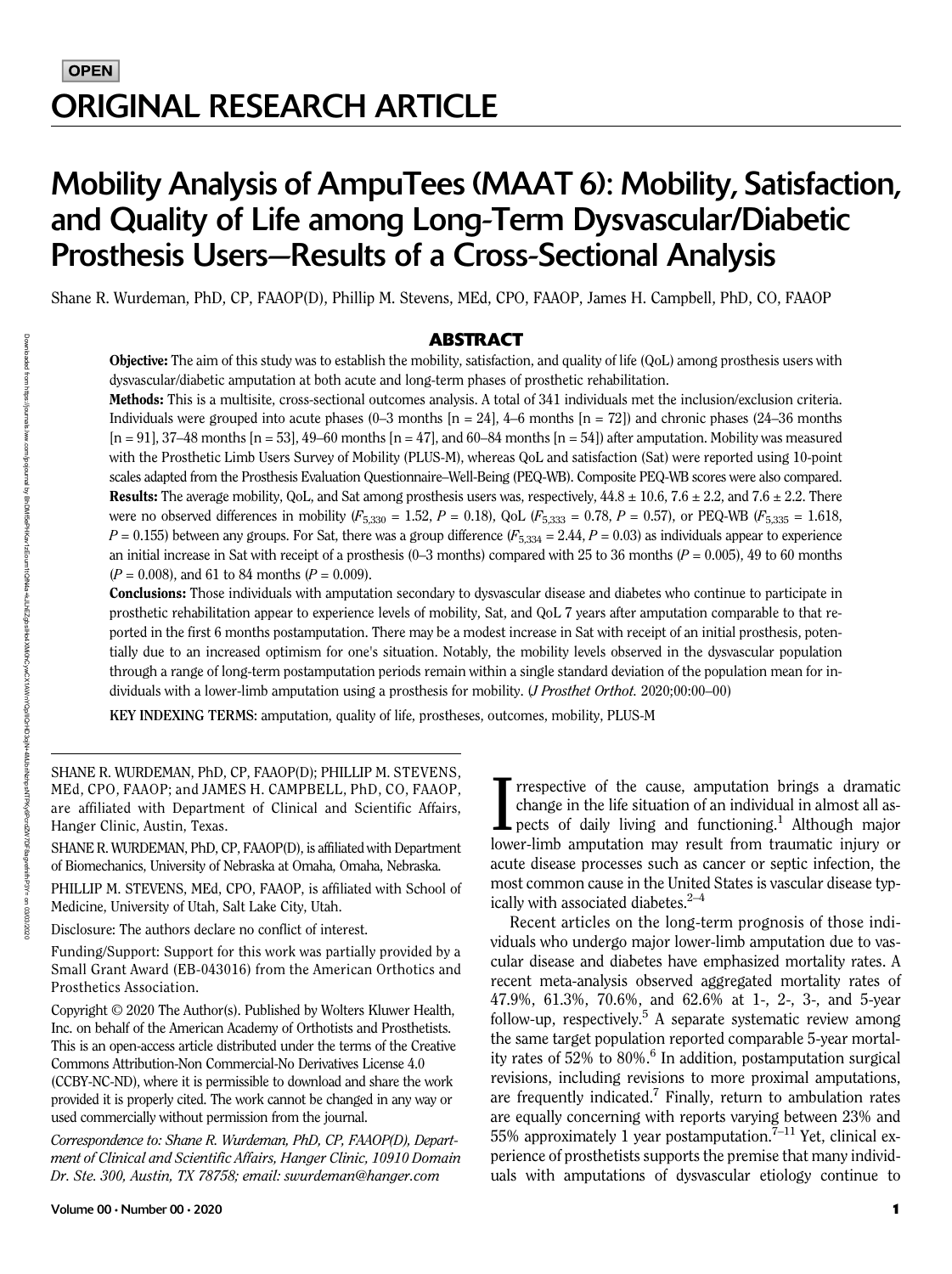ambulate successfully with a prosthesis for many years, an observation subjectively echoed in the vascular literature.<sup>8</sup>

Long-term mobility levels among individuals with amputation due to vascular disease have generally been reported in a binary fashion, distinguishing only between those who sustain or lose their ability to walk. $8-13$  The relative mobility levels of those individuals with dysvascular amputation who sustain their prosthetic rehabilitation over an extended period have not been characterized. Importantly, the term prosthetic rehabilitation refers to the process of restoring loss of function due to amputation through the primary means of a limb prosthesis. The individuals that continue to use a prosthesis throughout their lives will continue to require visits to a rehabilitation professional (i.e., prosthetist) for as long as they choose to utilize a prosthesis. As such, it is appropriate to state that continued prosthesis users are effectively sustaining their prosthetic rehabilitation. The frequency of such visits, however, will depend on the activity level of the individual.

Patients with peripheral vascular disease have been associated with a known reduction in quality of life  $(QoL)$ .<sup>14-17</sup> Similarly, individuals with major limb amputation have reported reduced QoL compared with both the general population and controls.<sup>1</sup> As might be expected, individuals who experience major limb amputation due to dysvascular reasons report a poorer QoL than those with amputations associated with trauma or tumor.<sup>18</sup> Although prosthetic ambulation has recently been identified as a key factor favorably influencing QoL after dysvascular amputation, $1,19$  the QoL levels of initial and longterm prosthesis users after dysvascular amputation who engage in and sustain their prosthetic rehabilitation have not been specifically reported.

Rehabilitation of the patient with a lower-limb amputation has traditionally focused on mobility.<sup>20–24</sup> However, more recent work has noted the impact of mobility on QoL for the patient with lower-limb amputation. $24-29$  The largest of these studies recently reported a strong relationship between mobility and QoL in a study of 509 lower-limb prosthesis users.<sup>29</sup> That study was inclusive of all causes of amputation but included over 200 individuals with dysvascular etiology.

Importantly, the majority of those studies looking into QoL among individuals with vascular amputations have not focused on the impact of the prosthesis.20,21,26,30 For example, Pell et al.26 used the Nottingham Health Profile to assess QoL, which allows for use of a wheelchair in its mobility assessment and, thus, did not discriminate between wheelchair and prosthesis use. The construct of mobility is clouded for individuals with a lower-limb amputation when responses and data from prosthesis users and wheelchair-only users are combined. The designing and fitting of a custom prosthesis and the physical therapy involved with prosthetic rehabilitation is more complicated than providing a wheelchair. For persons with lower-limb loss due to diabetes or vascular disease, wheelchairs are not typically custom-designed. Given the added effort and expense for providing a prosthesis, it would be valuable to understand long-term changes in mobility and QoL with sustained prosthesis use for patients with a lower-limb amputation.

Thus, the purpose of this study was to begin to characterize the mobility, QoL, and Sat observed in both acute and longterm prosthesis users with lower-limb amputations of dysvascular etiology. It was hypothesized that such outcomes would not differ significantly among lower-limb prosthesis users who have initially been fit and those who have maintained long-term use of a prosthesis after a lower-limb amputation due to vascular or diabetic cause. The PEQ-WB composite score comprising QoL and Sat was secondarily analyzed as it has been validated for use in individuals with lower-limb amputation.

# **METHODS**

#### STUDY DESIGN

In this study, a multisite review of an outcomes database was performed. Outcomes were previously collected as part of routine standard of care for patients seen at private prosthetic care facilities from April 2016 through November 2017. Outcomes are then further compiled into various databases. This analysis focused on the diabetic/vascular disease database for existing prosthesis users. Patients without any Sat or QoL scores on record were excluded. Patients were divided into groups based on time since amputation, and a retrospective cross-sectional analysis was performed. This retrospective database review was approved by the Western Investigational Review Board (protocol #20170059).

# PARTICIPANTS

The inclusion criteria were as follows: 1) unilateral amputation, 2) age 18 years and older, 3) amputation etiology identified as vascular disease/diabetes, 4) time since amputation reported and matched with the specific time groupings used for analysis, 5) able to read and write English or Spanish, and 6) had previously received a prosthesis. Individuals were excluded if they had partial foot amputation, bilateral amputations, or the time since amputation did not fall within the noted periods. Individuals were also excluded if they did not have any element of the Prosthesis Evaluation Questionnaire–Well-Being (PEQ-WB) subsection recorded. There were no inclusion criteria based on specific prosthesis types.

### PROCEDURE

As part of the routine standard of care, patients' Sat and QoL were assessed using the PEQ-WB. The PEQ-WB is administered only at specific time points within the patients' episodes of care including evaluations when patient presents for a new prosthesis or replacement of a major component (i.e., socket, knee, foot) and at certain follow-up appointments. The PEQ-WB is a subsection of the longer Prosthesis Evaluation Questionnaire (PEQ). The PEQ as well as its various subsections, including the PEQ-WB, have been validated for use in patients with limb loss.<sup>31</sup> The PEQ-WB is designed to assess patient well-being through a combination of questions that ask about patient general Sat with regards to amputation and the patient's QoL over the prior 4 weeks. It was originally published as a continuous visual analog scale. However, for purposes of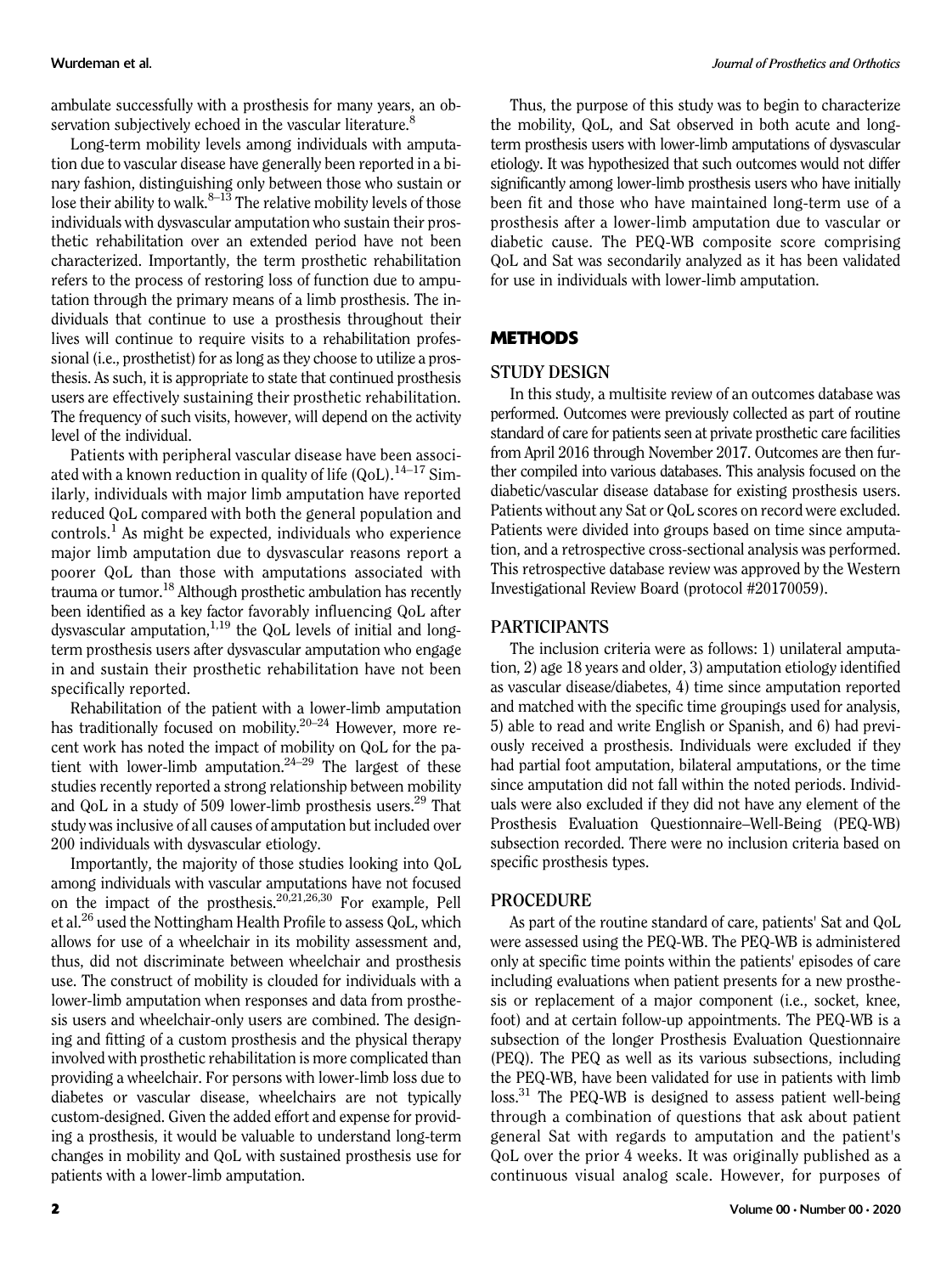easier administration, clinics have adopted the modified 10 point ordinal scale version of the PEQ-WB (scale  $1-10$ ).<sup>29</sup> Previous work has utilized ordinal scale adaptations of the PEQ and shown results consistent with the original visual analog scale. $32$ 

In addition to the PEQ-WB, patients with a prosthesis were administered the Prosthetic Limb Users Survey of Mobility (PLUS-M). The PLUS-M is a patient report outcomes instrument developed and validated to specifically assess functional mobility of the lower-limb prosthesis user.33–<sup>35</sup> The 12-item PLUS-M comprises 12 different questions about various functional mobility tasks. Individuals respond regarding their difficulty in completing the task varying from "unable to do" to "without any difficulty." A T-score is generated based on responses, whereby 50 corresponds to the average lower-limb prosthesis users' mobility and  $\pm 10$  points corresponds to  $\pm 1$  standard deviation for the population.

Notably, other patient report outcomes instruments were available to assess QoL, Sat, and mobility. In this case, the data were collected as part of the routine standard of care. In the clinical setting, it is critical to balance the additional time needed to complete the outcomes with the risk of impeding clinical workflow. The PEQ-WB and PLUS-M both have short times for administering and scoring the instruments. Subsequently, the use of these instruments resulted in marginal disruption to the clinic workflow and afforded the opportunity for clinicians to score and know their patient's status to aid in their care.

#### ANALYSIS

After the initial identification of participants that met inclusion/exclusion criteria, individuals were grouped according to time since amputation into both initial and long-term cohorts. The former was subdivided into those individuals 0 to 3 months and 4 to 6 months postamputation, whereas the latter was subdivided into those 24 to 36, 37 to 48, 49 to 60, and 61 to 84 months postamputation. Group means for QoL and Sat scores from the PEQ-WB as well as PEQ-WB composite scores were determined. Similarly, PLUS-M T-scores were used to determine group means for mobility. Group differences were compared using separate general linear univariate models with alpha equal to 0.05. When significant differences were noted, Fisher's LSD post hoc tests were used to determine between group differences.

#### RESULTS

There were initially 1,231 patient outcomes reviewed for analysis. This ultimately resulted in 341 patients included for final analysis (Table 1, Figure 1). Distribution of amputation levels was generally consistent across groups, with transfemoral amputations accounting for 18% of the total population analyzed (Table 1). However, individuals with transfemoral amputation were underrepresented in those individuals receiving their first prosthesis within the first 3 months after amputation (4%).

### MOBILITY

When comparing mobility, there were no differences between groups ( $F_{5,330} = 1.519, P = 0.183$ ). The average individual group values for mobility ranged from  $42.6 \pm 1.4$  (4–6 months) to  $45.3 \pm 2.4$  (0–3 months) (Figure 2).

#### QUALITY OF LIFE

There were no significant group differences for QoL  $(F_{5,330} = 0.777, P = 0.567)$ . Among acute users of lower-limb prostheses, the highest QoL values were observed among those individuals 0 to 3 months postamputation (mean =  $8.0 \pm 0.36$ ). Among long-term users of lower-limb prostheses, the highest QoL values were observed among those individuals 61 to 84 months postamputation (mean =  $7.7 \pm 0.22$ ). These values remained generally constant across all groups of legacy prosthesis users. No significant differences were observed in QoL values for any of the acute or chronic cohorts (Figure 3).v

# SATISFACTION

There was a significant group difference for Sat  $(F_{5,334} = 2.443,$  $P = 0.034$ ). The highest mean Sat values were observed among those 0 to 3 months postamputation  $(8.7 \pm 0.30)$ . This value was observed to be significantly higher than Sat values observed in cohorts 25 to 36 months ( $P = 0.005$ ), 49 to 60 months ( $P = 0.008$ ), and 61 to 84 months ( $P = 0.009$ ) postamputation (Figure 3).

# WELL-BEING (PEQ-WB COMPOSITE SCORE)

There were no significant group differences for PEQ-WB  $(F_{5,335} = 1.618, P = 0.155)$ . Among acute users of lower-limb prostheses, the highest PEQ-WB values were observed among those individuals 0 to 3 months postamputation (mean =  $8.3 \pm 0.39$ ). Among long-term users of lower-limb prostheses, the highest

|  |  | Table 1. Group demographics |
|--|--|-----------------------------|
|--|--|-----------------------------|

| Group     | Age (yrs)       |                                                  |                 | Height (cm) Mass (kg) Prosthesis Wear Time (hrs/d) Amputation Level Time Postamputation (mo) |                    |                |
|-----------|-----------------|--------------------------------------------------|-----------------|----------------------------------------------------------------------------------------------|--------------------|----------------|
| $0 - 3$   | $57.7 \pm 10.3$ | $178.4 \pm 10.0$                                 | $92.2 + 25.9$   | $6.6 \pm 4.5$                                                                                | 1 TF: 23 TT        | $2.6 \pm 0.6$  |
| $4 - 6$   |                 | $61.9 \pm 10.1$ $175.5 \pm 10.8$                 | $90.0 \pm 25.5$ | $6.6 \pm 4.3$                                                                                | 15 TF; 1 KD; 56 TT | $4.9 \pm 0.8$  |
| $25 - 36$ |                 | $61.0 \pm 11.7$ $172.1 \pm 10.5$ $88.1 \pm 22.8$ |                 | $9.9 \pm 5.2$                                                                                | 19 TF: 1 KD: 71 TT | $30.2 \pm 3.2$ |
| 37–48     |                 | $64.0 \pm 11.6$ $174.2 \pm 10.8$ $94.0 \pm 25.1$ |                 | $11.0 \pm 4.4$                                                                               | 6 TF: 47 TT        | $42.5 \pm 3.5$ |
| $49 - 60$ | $59.2 \pm 10.7$ | $176.3 \pm 11.1$ $95.1 \pm 28.7$                 |                 | $10.2 \pm 5.2$                                                                               | 8 TF: 39 TT        | $53.8 \pm 3.2$ |
| 61–84     |                 | $61.1 \pm 13.8$ $173.3 \pm 10.4$ $85.3 \pm 18.9$ |                 | $11.3 \pm 4.6$                                                                               | 10 TF: 44 TT       | $71.3 \pm 7.4$ |
|           |                 |                                                  |                 |                                                                                              |                    |                |

Mean  $\pm$  S.D. TF indicates transfemoral; KD, knee disarticulation; TT, transtibial.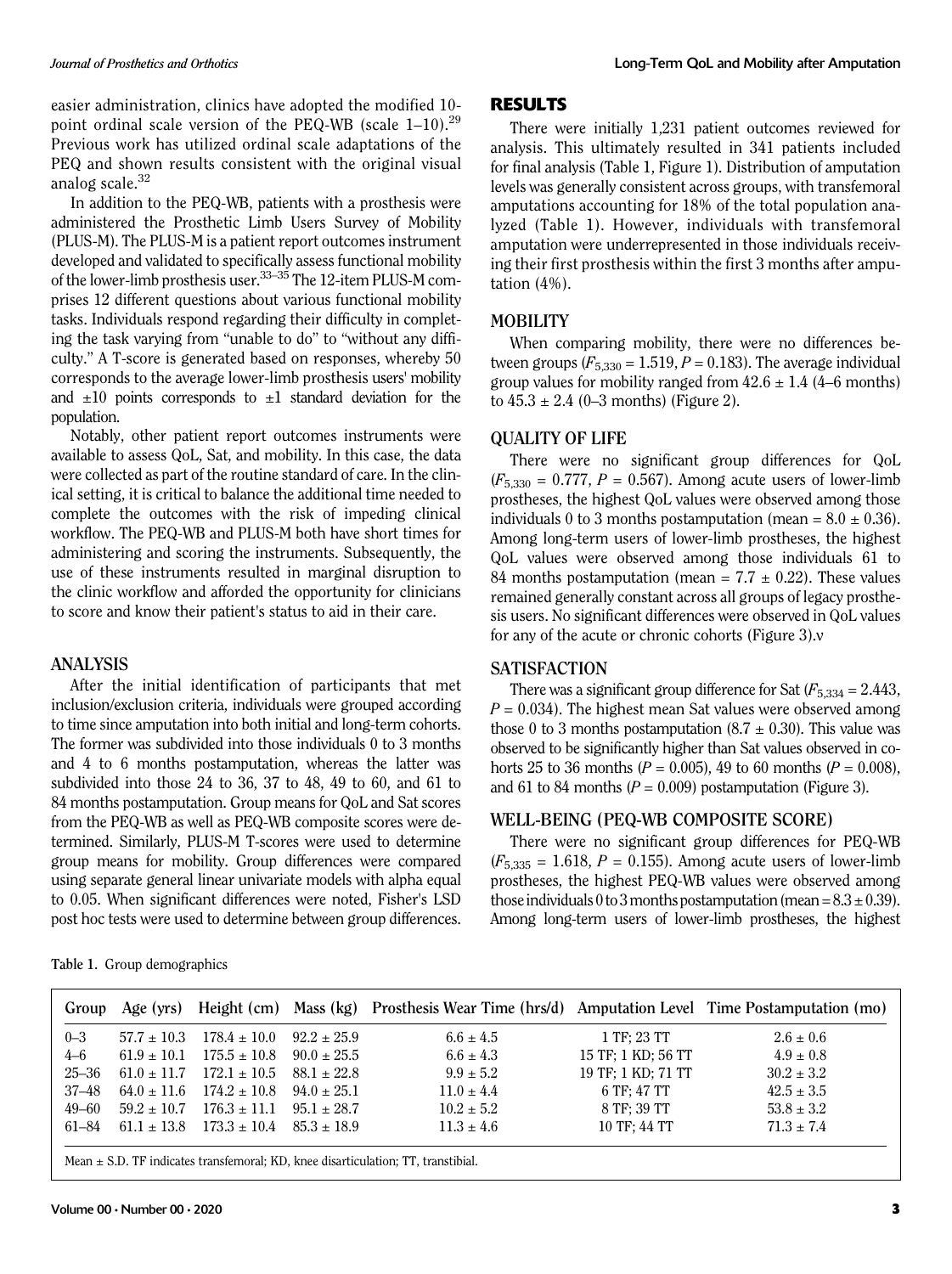

Figure 1. Inclusion process for individuals. There were initially 1,231 patients in the outcomes database. After application of inclusion/exclusion criteria, there were 341 individuals with lower-limb amputation included for analysis.

PEQ-WB values were observed among those individuals 37 to 48 months postamputation (mean =  $7.6 \pm 0.26$ ). These values remained generally constant across all groups of legacy prosthesis users. No significant differences were observed in PEQ-WB values for any of the acute or chronic cohorts (Figure 3).

### **DISCUSSION**

To the extent that prosthetic mobility among survivors of major dysvascular amputations has been reported, it has largely been done in a binary fashion between those that either do or do not utilize a prosthesis,  $8-13$  with occasional attempts to further classify mobility as either indoor or outdoor.<sup>7</sup> This effort represents the first attempt to further characterize the mobility of this population. The mean PLUS-M T-score observed in this



Figure 2. Mobility was analyzed across groups. There were no significant differences across groups, indicating similar mobility for patients that were 6 to 7 years postamputation as those in their first-year postamputation. Mean  $\pm$  S.E.



Figure 3. Quality of life, satisfaction, and well-being scores were analyzed across groups at different time points postamputation. Only satisfaction had any differences, with early satisfaction (0–3 months) levels postamputation being inflated, which subsequently led to similar trends in Prosthesis Evaluation Questionnaire–Well-Being (PEQ-WB) composite score, but this was not significant. Mean  $\pm$  S.E.

population, 44.5, is consistent with mobility at the 30th percentile of all lower-limb prosthesis users<sup>36</sup> and within 1 standard deviation of the average mobility reported by all lower-limb prosthesis users. Coupled with mean daily prosthesis wear times of 10 to 11 hrs, these scores suggest regular meaningful daily ambulation within this targeted cohort. This observation stands in contrast to the common perception that individuals with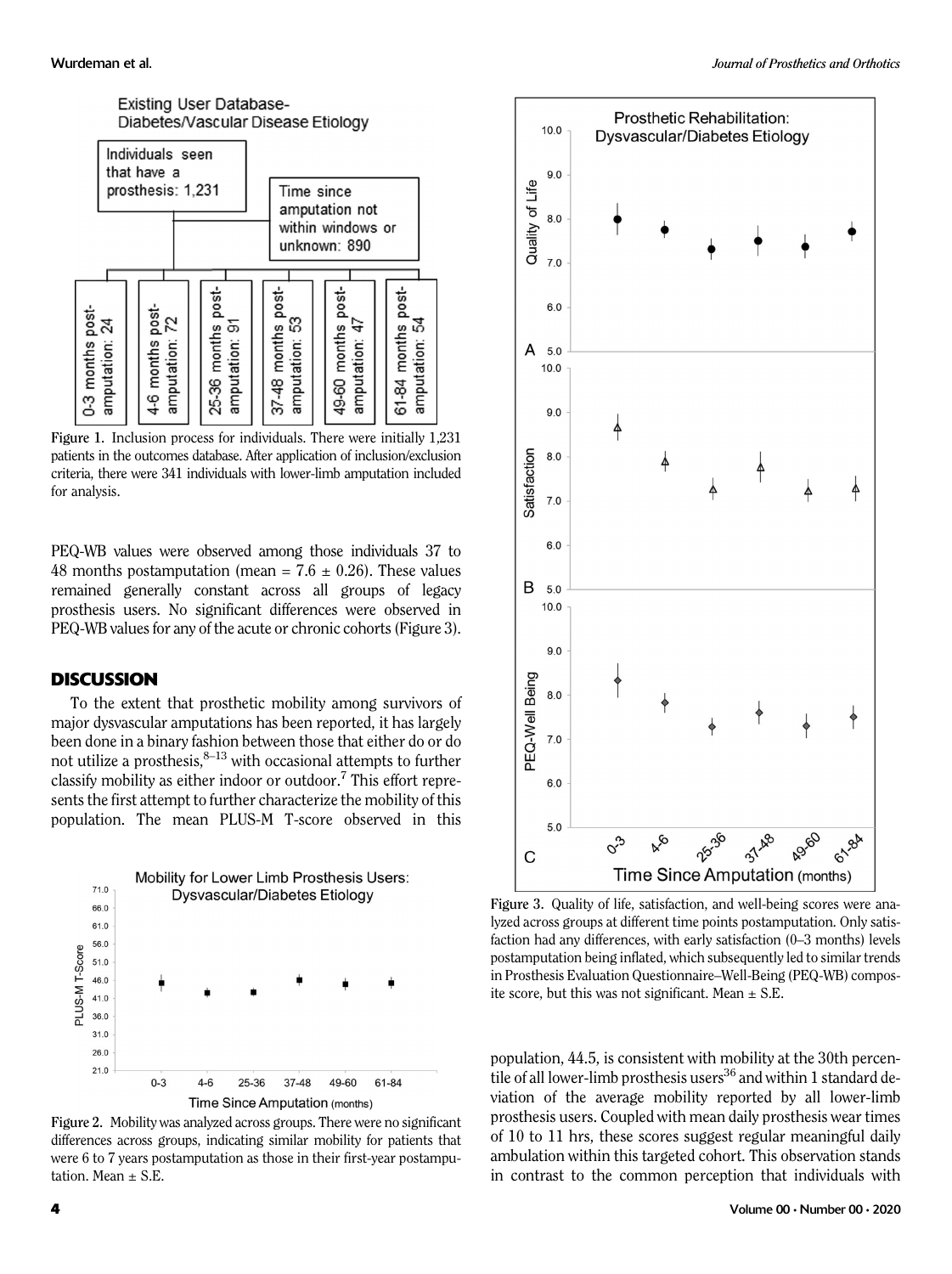dysvascular amputation can be expected to display a fairly quick decline in mobility.

QoL and the related construct of Sat have been measured among prosthesis users using a broad range of outcomes measures, making it difficult to compare QoL across clinical trials and publications.<sup>1,19</sup> However, systematic review has generally characterized QoL among individuals with acquired amputations as "poor." 1,19 In contrast, the current analysis, in which QoL was assessed using a 10-point Likert scale where 10 suggests the "Best Life Possible," observed a mean QoL value of 7.6. Similarly, using a 10-point Likert scale to assess Sat, in which a score of 10 suggests "Extremely Satisfied," patients identified a mean Sat value of 7.6. Interestingly, the initial reported QoL and Sat is the highest after amputation. This may be reflective of the common anecdotal feelings from patients that have undergone numerous limb salvage procedures that they wish the decision to amputate would have been sooner, and hence amputation and receipt of a prosthesis has come with new optimism for their current state. As a result, it may be worth rethinking much of the literature that denotes"poor" QoL; recognizing this may be a limitation of heterogeneity of samples blending individuals with a prosthesis and those without.

Furthermore, this disparity may originate in part between the range of measures used to report QoL and Sat in disparate publications; the role of sustained utilization of a prosthesis may contribute to the uncharacteristically high QoL and Sat values observed in our review. In their systematic review of major lower-limb amputations across all etiologies, Sinha et al.<sup>1</sup> identified limitations in physical functioning as a meaningful factor negatively affecting QoL for individuals with amputation in general and, in particular, those with amputation due to vascular disease. Similarly, in their systematic review of QoL after amputation for peripheral arterial occlusive disease, Davie-Smith et al.<sup>19</sup> identified walking with a prosthesis as the most notable factor that influenced QoL. It was suggested that even small amounts of walking resulted in improved QoL compared with complete nonambulation, and in addition to the immediate benefits of physical fitness, further benefits may derive from the positive influences encountered with associated social interactions.<sup>19</sup>

In a similar manner, Norvell et al. $24$  reported upon the relationships between mobility and Sat in a cohort of 87 subjects undergoing major lower-limb amputation due to complications of peripheral vascular disease and diabetes. Tracking their subjects' premorbid mobility and 12-month postamputation mobility using the Locomotor Capabilities Index (LCI), the authors defined "mobility success" as those individuals who ultimately returned to their premorbid mobility levels. Sat was assessed using the Satisfaction With Life Scale (SWLS). Authors reported that the 28 subjects who obtained "mobility success" at their 12-month follow-up reported a satisfaction with life rate 28% higher than those who did not, and that satisfaction with life was significantly associated with the LCI score observed at 12-month follow-up.<sup>24</sup>

Although proximal amputation levels have been identified as predictive of both decreased mobility and  $QoL$ ,  $7-10,19$  it should be noted that subjects with transfemoral amputations accounted for just under 20% of the current study's sample of individuals who have sustained prosthetic rehabilitation 2 to 7 years after amputation. Further work is needed to confirm that successful prosthetic rehabilitation is not limited to distal amputation levels.

There are limitations to this analysis that should be considered. First, there is sampling bias associated with a convenience sample of patients presenting for follow-up care at a prosthetic clinic. Those patients that may have abandoned their prosthesis or died prior to the targeted time window of 2 to 7 years postamputation were not included. However, the intent of the current analysis was not to track the longitudinal outcomes of individuals within this population but to provide a cross-sectional analysis of the mobility, QoL, and Sat reported by those individuals who are able to sustain their prosthetic rehabilitation and compare these values against those observed during the acute phase of prosthetic rehabilitation. In addition, the decision was made to omit a small number of individuals that did not complete QoL and Sat, which may have created bias if such individuals were either those that were quite low on the scale or those that were very high on the scale. This percentage of individuals  $(-1\%)$ , however, was considered small enough that the impact to the analysis would be minimal.

The results underline the value of sustained utilization of a prosthesis. Not only do individuals with a prosthesis continue to experience elevated QoL and Sat values, but their use of a prosthesis and continued mobility may contribute to their ability to continue to thrive in light of the elevated mortality rates observed in this population.<sup>5,37–39</sup> Chopra et al.<sup>9</sup> reported a 15% lower 1-year survival rate among nonambulatory patients after major lower-limb amputations, and Stern et al.<sup>5</sup> concluded that nonambulatory status was associated with a greater than 2-fold increased mortality rate after lower-limb amputation.

Our results suggest sustained mobility, QoL, and Sat as long as 6 to 7 years after amputation is possible among those individuals who maintain prosthetic rehabilitation after dysvascular amputation. Similar results were found for the PEQ-WB composite score. These findings highlight the value of continued prosthetic rehabilitation into the postamputation care plan.

# **CONCLUSIONS**

The results from the current study demonstrate high levels of QoL, satisfaction, and sustained mobility for those that remained actively engaged in prosthetic rehabilitation as far out as 7 years postamputation due to vascular disease/diabetes. Although patients experience an initial spike in satisfaction within the first 3 months, this satisfaction declines within 4 to 6 months and is then fairly consistent. Most surprising is the understanding that, among those individuals with amputation that did remain engaged in prosthetic rehabilitation, mobility levels in those as far as 7 years postamputation were still within 1 standard deviation of the overall lower-limb prosthesis users' average mobility. Future efforts are needed to understand within the larger aggregate of diabetic/dysvascular prosthesis users if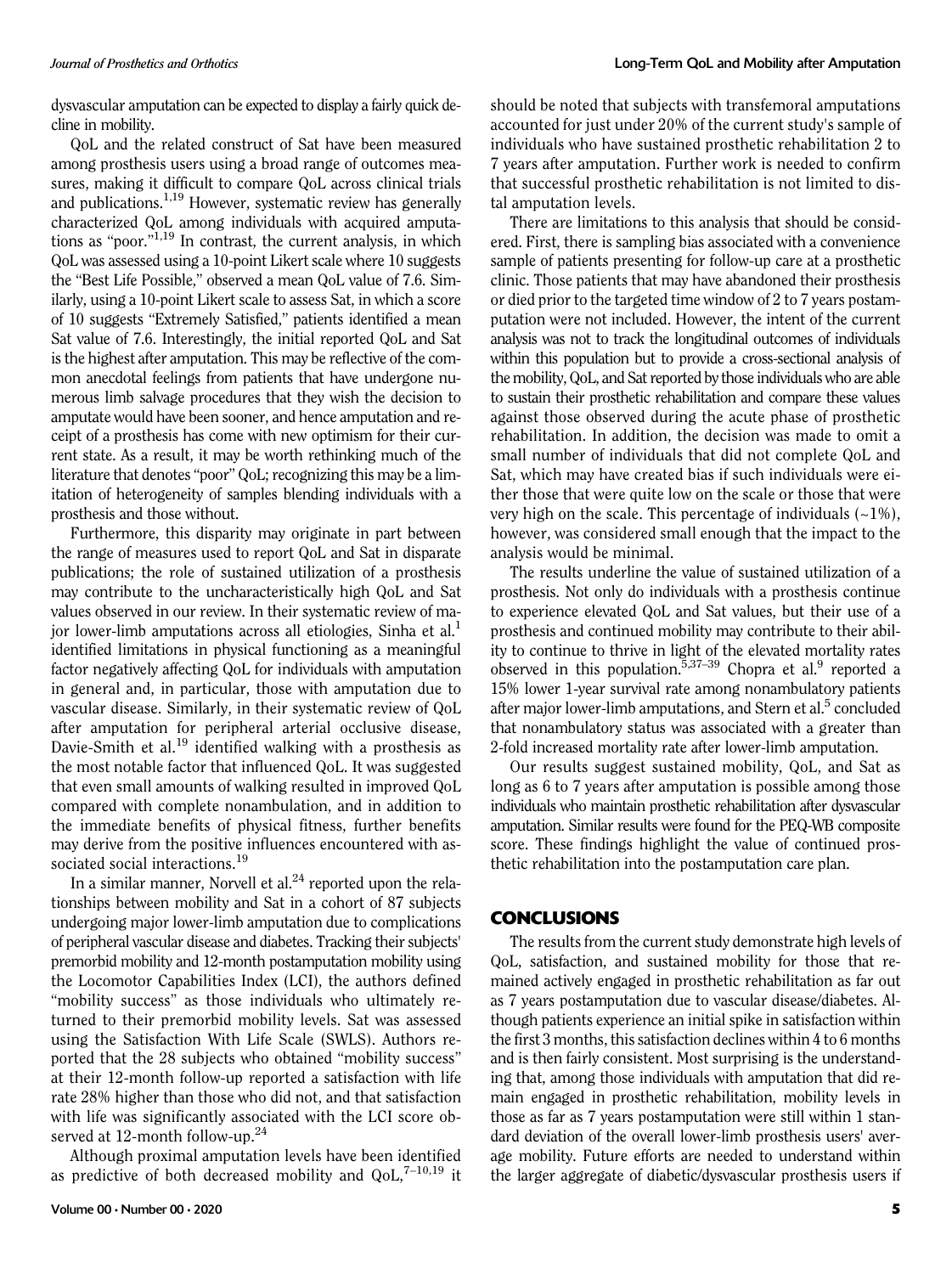certain care plans (i.e., prosthetic design and management, prosthetic education, physical therapy treatment, etc.) lend themselves to higher levels of QoL, satisfaction, and mobility.

# **REFERENCES**

- 1. Sinha R, Van Den Heuvel WJ. A systematic literature review of quality of life in lower limb amputees. Disabil Rehabil 2011; 33(11):883–899.
- 2. Ziegler-Graham K, MacKenzie EJ, Ephraim PL, et al. Estimating the prevalence of limb loss in the United States: 2005 to 2050. Arch Phys Med Rehabil 2008;89(3):422–429.
- 3. Ephraim PL, Dillingham TR, Sector M, et al. Epidemiology of limb loss and congenital limb deficiency: a review of the literature. Arch Phys Med Rehabil 2003;84(5):747–761.
- 4. Dillingham TR, Pezzin LE, MacKenzie EJ. Limb amputation and limb deficiency: epidemiology and recent trends in the United States. South Med J 2002;95(8):875–883.
- 5. Stern JR, Wong CK, Yerovinkina M, et al. A meta-analysis of longterm mortality and associated risk factors following lower extremity amputation. Ann Vasc Surg 2017;42:322–327.
- 6. Thorud JC, Seidel JL. A closer look at mortality after lower extremity amputation. Podiatry Today 2018;31(4):12–16.
- 7. Nehler MR, Coll JR, Hiatt WR, et al. Functional outcome in a contemporary series of major lower extremity amputations. J Vasc Surg 2003;38(1):7–14.
- 8. Taylor SM, Kalbaugh CA, Blackhurst DW, et al. Preoperative clinical factors predict postoperative functional outcomes after major lower limb amputation: an analysis of 553 consecutive patients. J Vasc Surg 2005;42(2):227–235.
- 9. Chopra A, Azarbal AF, Jung E, et al. Ambulation and functional outcome after major lower extremity amputation. J Vasc Surg 2018;67(5):1521–1529.
- 10. Toursarkissian B, Shireman PK, Harrison A, et al. Major lowerextremity amputation: contemporary experience in a single veterans affairs institution. Am Surg 2002;68(7):606–610.
- 11. Remes L, Isoaho R, Vahlberg T, et al. Predictors for institutionalization and prosthetic ambulation after major lower extremity amputation during an eight-year follow-up. Aging Clin Exp Res 2009;21(2):129–135.
- 12. Stone PA, Flaherty SK, Hayes JD, AbuRahma AF. Lower extremity amputation: a contemporary series. W V Med J 2007; 103(5):14–18.
- 13. Cruz CP, Eidt JF, Capps C, et al. Major lower extremity amputations at a veterans affairs hospital. Am J Surg 2003; 186(5):449–454.
- 14. Liles DR, Kallen MA, Petersen LA, Bush RL. Quality of life and peripheral arterial disease. J Surg Res 2006;136(2):294–301.
- 15. Regensteiner JG, Hiatt WR, Coll JR, et al. The impact of peripheral arterial disease on health-related quality of life in the peripheral arterial disease awareness, risk, and treatment: new resources for survival (PARTNERS) program. Vasc Med 2008;13(1):15–24.
- 16. Nehler MR, McDermott MM, Treat-Jacobson D, et al. Functional outcomes and quality of life in peripheral arterial disease: current status. Vasc Med 2003;8(2):115–126.
- 17. Myers SA, Johanning JM, Stergiou N, et al. Claudication distances and the walking impairment questionnaire best describe the ambulatory limitations in patients with symptomatic peripheral arterial disease. J Vasc Surg 2008;47(3):550–555.
- 18. Pernot HF, Winnubst GM, Cluitmans JJ, De Witte LP. Amputees in Limburg: incidence, morbidity and mortality, prosthetic supply, care utilisation and functional level after one year. Prosthet Orthot Int 2000;24(2):90–96.
- 19. Davie-Smith F, Coulter E, Kennon B, et al. Factors influencing quality of life following lower limb amputation for peripheral arterial occlusive disease: a systematic review of the literature. Prosthet Orthot Int 2017;41(6):537–547.
- 20. Francis W, Renton CJ. Mobility after major limb amputation for arterial occlusive disease. Prosthet Orthot Int 1987;11: 85–89.
- 21. Finch DR, MacDougal M, Tibbs DJ, Morris PJ. Amputation for vascular disease: the experience of a peripheral vascular unit. Br J Surg 1980;67:233–237.
- 22. Barnes RW, Shanik GD, Slaymaker EE. An index of healing in below-knee amputation: leg blood pressure by doppler ultrasound. Surgery 1976;79:13–20.
- 23. Jamieson MG, Ruckley CV. Amputation for peripheral vascular disease in a general surgical unit. J R Coll Surg Edinb 1983;28: 46–50.
- 24. Norvell DC, Turner AP, Williams RM, et al. Defining successful mobility after lower extremity amputation for complications of peripheral vascular disease and diabetes. J Vasc Surg 2011; 54(2):412–419.
- 25. Suckow BD, Goodney PP, Nolan BW, et al. Domains that determine quality of life in vascular amputees. Ann Vasc Surg 2015;29(4): 722–730.
- 26. Pell JP, Donnan PT, Fowkes FG, Ruckley CV. Quality of life following lower limb amputation for peripheral arterial disease. Eur J Vasc Surg 1993;7(4):448-451.
- 27. Asano M, Rushton P, Miller WC, Deathe BA. Predictors of quality of life among individuals who have a lower limb amputation. Prosthet Orthot Int 2008;32(2):231–243.
- 28. Davies B, Datta D. Mobility outcome following unilateral lower limb amputation. Prosthet Orthot Int 2003;27(3):186–190.
- 29. Wurdeman SR, Stevens PM, Campbell JH. Mobility analysis of AmpuTees (MAAT 1): quality of life and satisfaction are strongly related to mobility for patients with a lower limb prosthesis. Prosthet Orthot Int 2018;42(5):498–503.
- 30. Zidarov D, Swaine B, Gauthier-Gagnon C. Quality of life of persons with lower-limb amputation during rehabilitation and at 3-month follow-up. Arch Phys Med Rehabil 2009;90(4): 634–645.
- 31. Legro MW, Reiber GD, Smith DG, et al. Prosthesis Evaluation Questionnaire for persons with lower limb amputations: assessing prosthesis-related quality of life. Arch Phys Med Rehabil 1998; 79(8):931–938.
- 32. Franchignoni F, Giordano A, Ferriero G, et al. Measuring mobility in people with lower limb amputation: Rasch analysis of the mobility section of the Prosthesis Evaluation Questionnaire. J Rehabil Med 2007;39(2):138–144.